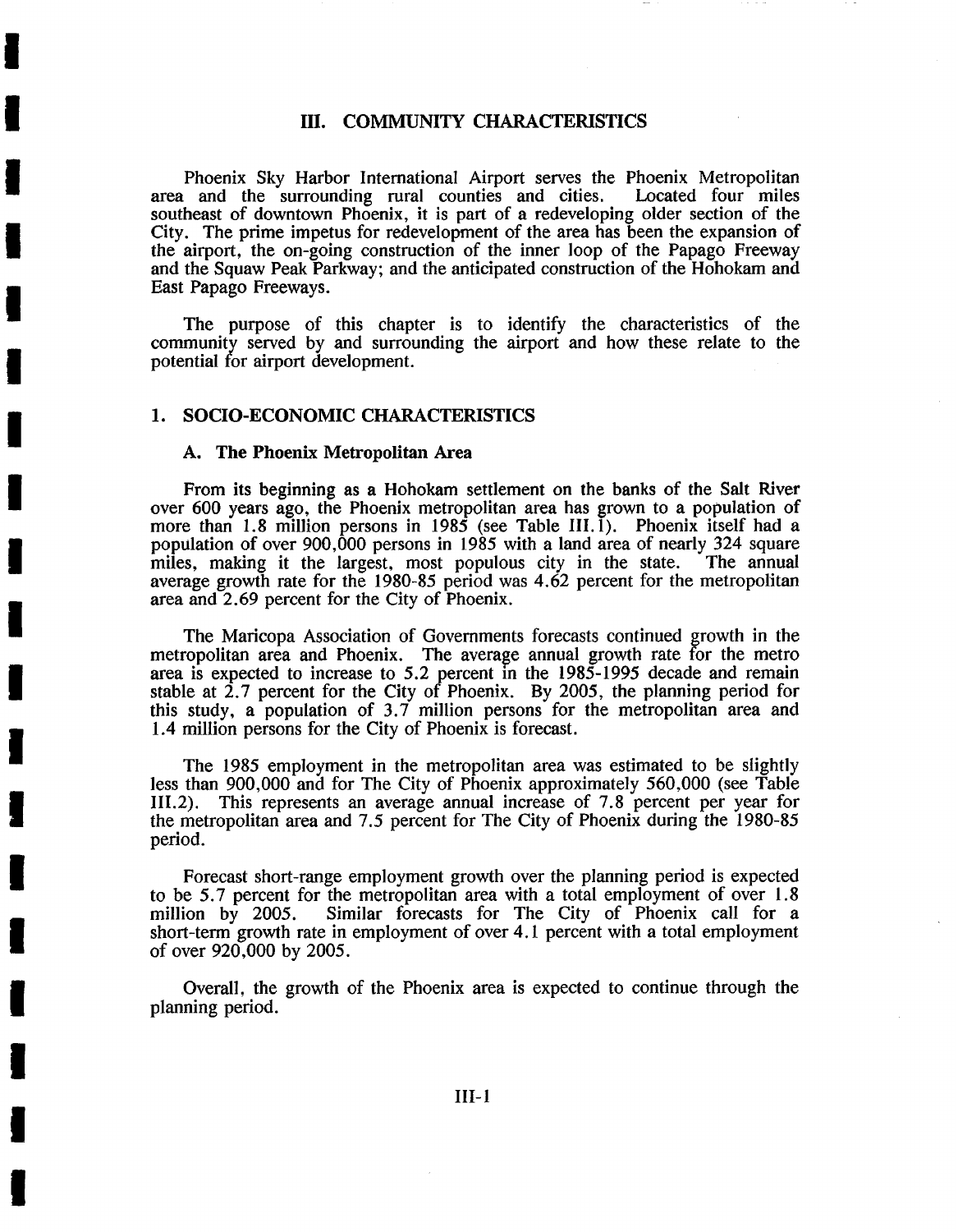# Table III.I

**i** 

**I** 

**I** 

**I** 

**I** 

**I** 

**I** 

**I** 

**I** 

I

**I** 

**I** 

**I** 

**I** 

**I** 

**I** 

### **POPULATION FORECASTS\* TO 2005**

|                            | <b>EXISTING</b><br>1985 | 1995      | 2005      |
|----------------------------|-------------------------|-----------|-----------|
| Maricopa County            | 1,917,387               | 2,925,122 | 3,822,248 |
| Average Annual Growth Rate |                         | 5.26%     | 3.07%     |
| Phoenix Metropolitan Area  | 1,887,972               | 2,872,545 | 3,743,774 |
| Average Annual Growth Rate |                         | 5.21%     | 3.03%     |
| City of Phoenix            | 934,096                 | 1,188,358 | 1,405,010 |
| Average Annual Growth Rate |                         | 2.72%     | 1.82%     |
| Study Area (District 56)   | 9,269                   | 9,346     | 9,568     |
| Average Annual Growth Rate |                         | 0.08%     | 0.24%     |

\* Includes both resident and non-resident population.

 $\frac{1}{4}$ 

Source: Mountain West Research for Marlcopa Association of Governments, Table 1, 05/18/87.

# Table III.2

# **EMPLOYMENT FORECASTS TO 2005**

|                            | <b>EXISTING</b><br>1985 | 1995      | 2005      |
|----------------------------|-------------------------|-----------|-----------|
| Maricopa County            | 905,786                 | 1,423,387 | 1,873,573 |
| Average Annual Growth Rate |                         | 5.71%     | 3.16%     |
| Phoenix Metropolitan Area  | 896,460                 | 1,407,708 | 1,847,848 |
| Average Annual Growth Rate |                         | 5.70%     | 3.13%     |
| City of Phoenix            | 561,622                 | 794,216   | 920,896   |
| Average Annual Growth Rate |                         | 4.14%     | 1.60%     |
| Study Area (District 56)   | 36,774                  | 57,387    | 61,813    |
| Average Annual Growth Rate |                         | 5.61%     | 0.772     |

Source: Mountain West Research for Maricopa Association of Governments,<br> **Table 17, 05/15/87.**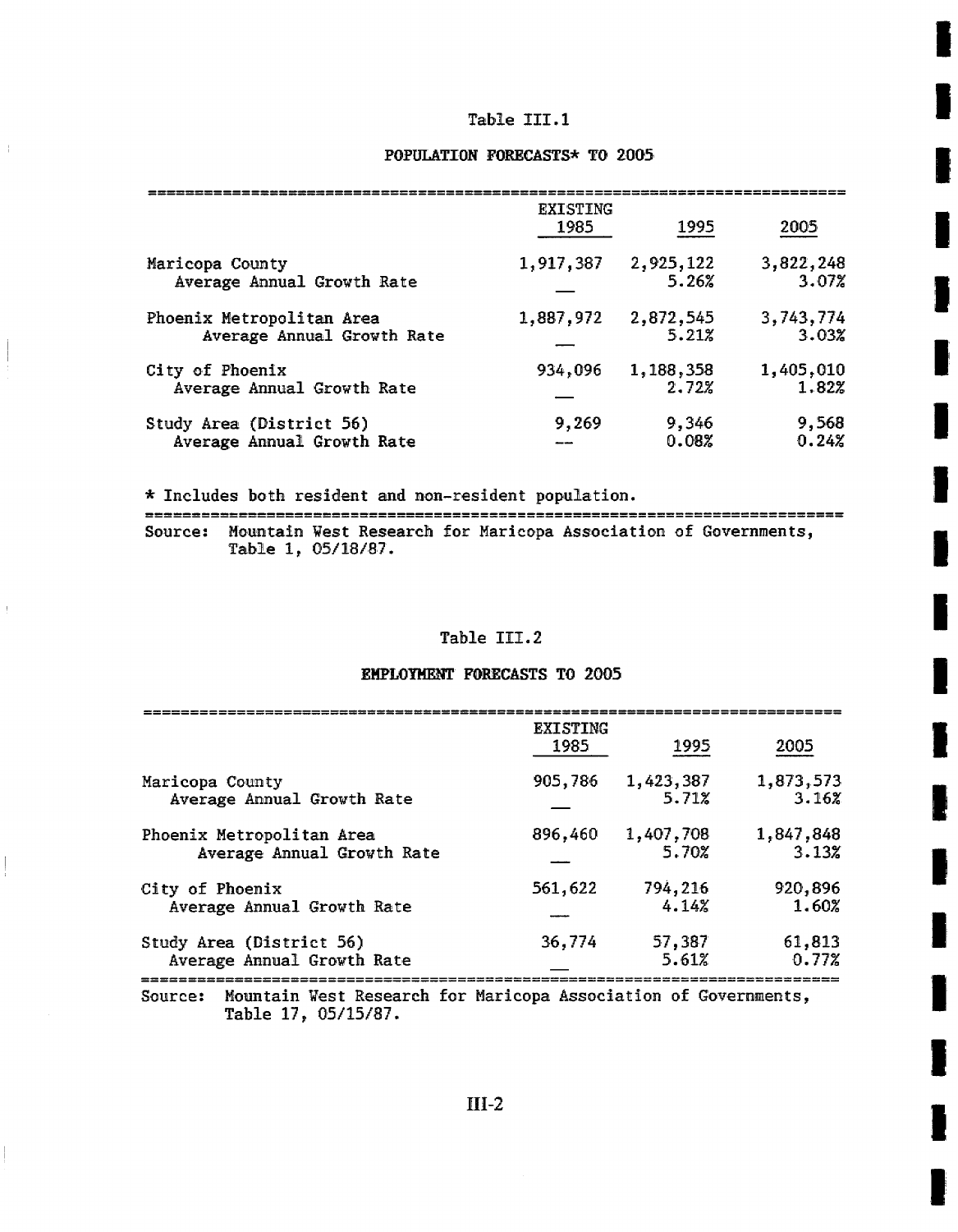# **B. The Immediate Airport Vicinity**

The area immediately adjacent to the airport boundaries is an area in transition. Several factors have contributed to this including: 1) Several factors have contributed to this including:  $1)$ construction of the major highway projects on the east and west of the study area; 2) developer anticipation of the highway construction; and 3) beginning implementation of the Phoenix Sky Harbor Center redevelopment project west of the airport.

The area is employment-based rather than population-based. Population in 1985 was 9,269 persons, forecast to stay constant to 2005. Employment figures for the same area show 36,774 persons working in and around the airport in 1985 and forecast to increase to over 61,000 by 2005.

#### 2. LAND USE

**i** 

**I** 

**I** 

**I** 

**!** 

**I** 

**I** 

**I** 

**I** 

**!** 

**I** 

**I** 

**I** 

**I** 

**!** 

**I** 

**!** 

**I** 

The following major land uses or land use groupings are located near the airport:

### A. Phoenix Sky Harbor **Center**

This mixed use redevelopment project is located west of the airport. It is part of a larger effort to revitalize the Central City area adjacent to the airport by providing jobs, increasing the tax base, removal of homes from areas of high aircraft noise levels, and developing park, public safety, health care and related social service facilities on-site to serve: residents in the remaining portions of the residential neighborhood of the west of the Center and (2) Center employees. The proposed "high tech" industrial park will house research, manufacturing and related uses as well as commercial office and retail/service space. Plans for the Center have included airport related uses for portions adjacent to the Airport.

# **B. Salt River**

For most of the year the Salt River's 1000-foot wide channel is completely dry. During major flood periods the river carries high volumes of water at high velocities. Due to severe flooding in the early 1980's, the banks were reinforced with gabions. Levees were also constructed to divert flood waters, reduce potential erosion and reclaim land for the airport. Currently, the river and flood plain are sites for sand and gravel mining operations and landfills.

# **C. Pueblo Grande Municipal Monument**

Located on approximately 85 acres northeast of the airport, Pueblo Grande is owned and operated by the City of Phoenix. It consists of a museum, Hohokam archaeological features and sites, and is included in the National Register of Historic Places. The park received 55,000 visitors in 1986.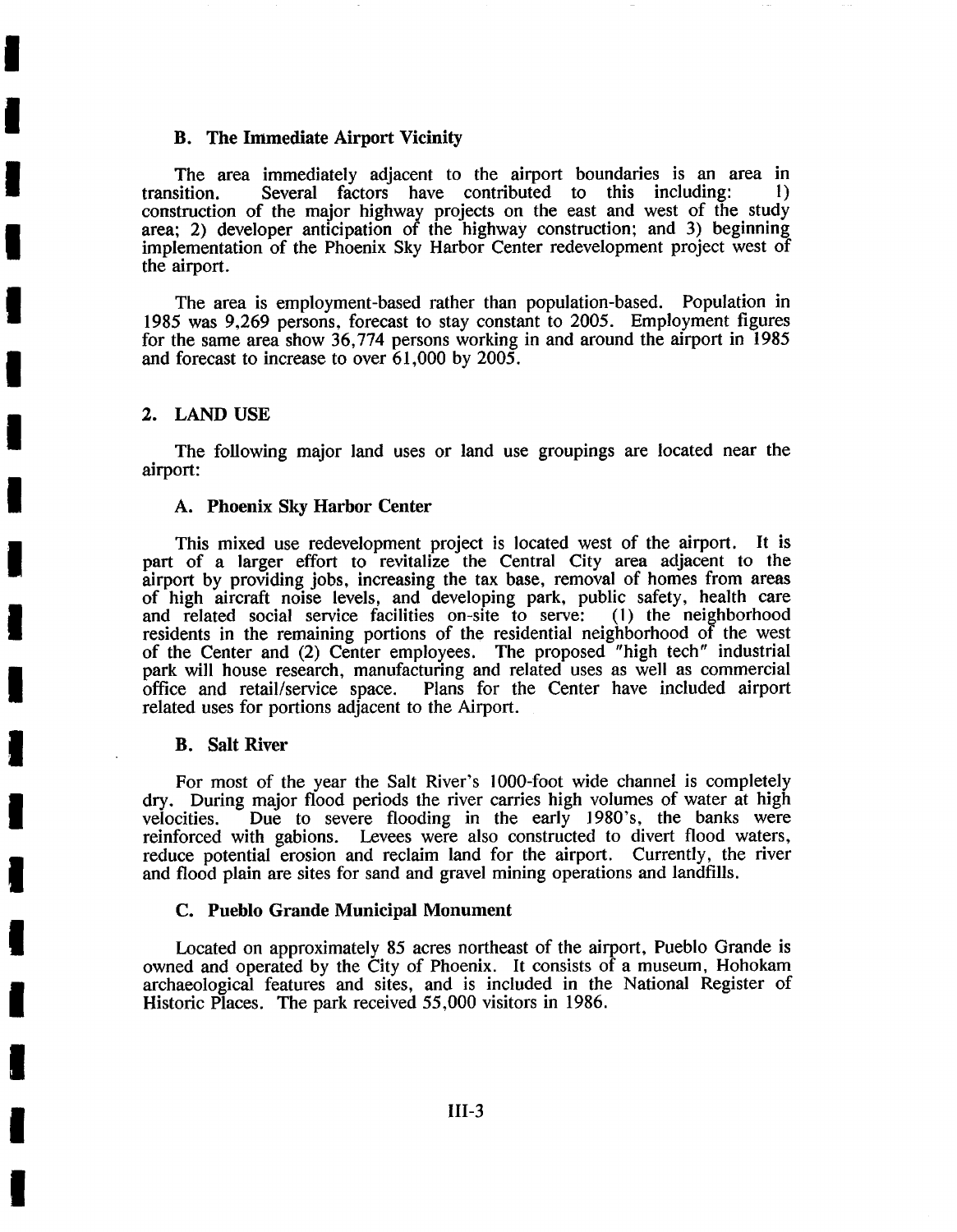# **D. Southern Pacific Railroad**

The Southern Pacific Railroad has trackage within a 110 foot wide right-of-way extending across the northern boundary of the airport, directly north of Air Lane Road. The railroad tracks constitute a barrier to airport The railroad tracks constitute a barrier to airport expansion to the north.

**I** 

**I** 

I

**I** 

**I** 

**I** 

**I** 

**I** 

**I** 

**I** 

**!** 

|:

**I** 

**I** 

**I** 

**I** 

**I** 

**I** 

**I** 

# E. Landfills

There are three landfills south of the airport. Two are operational; one is on airport property south of the Air National Guard and is being filled with inorganic construction debris. The other two are on the south bank of the Salt River; the Bradley Landfill is operational, and the old Estes landfill has been closed. These landfills could affect possible rechannelization of the Salt These Iandfills could affect possible rechannelization of the Salt River.

# F. Industry and Commerce

In addition to the Phoenix Sky Harbor Center redevelopment project, numerous, manufacturing, research and development, warehousing, air cargo and aviation related uses are located north of the airport along Air Lane. Some of these companies, including Garrett, one of the city's largest employers, lease space on airport property. Garrett's lease expires in 2049.

Commercial operations are scattered along Air Lane and 24th Street; notably, at the intersections along 24th Street at Air Lane, Buckeye Road, and at the 1-10 Interchange. A Rodeway Inn is located on the southwest corner of Buckeye and 24th Street in the redevelopment project, although it is not formally included in this project.

# **G. Vacant Lands**

The major areas of vacant land (excluding the Salt River) lie to the west and to the east of the Airport. To the west, Phoenix Sky Harbor Center has cleared land between 24th Street and 16th Street and west of 16th Street, to remove noise-sensitive residences. To the east, areas targeted for highway To the east, areas targeted for highway improvements (Hohokam, East Papago, Route 153) and/or in the Salt River flood plain are presently vacant.

Land use planning in the Study Area is affected by two Phoenix plan documents: 1) the General Plan for Phoenix - 1985/2000, and 2) the Central City Urban Village Plan.

The Plans call for::

<sup>0</sup>Continued expansion of Airport property, generally from 24th Street on the west (except for the southeast corner of Buckeye and 24th Street), to State Route 153 on the east, to the Salt River on the south.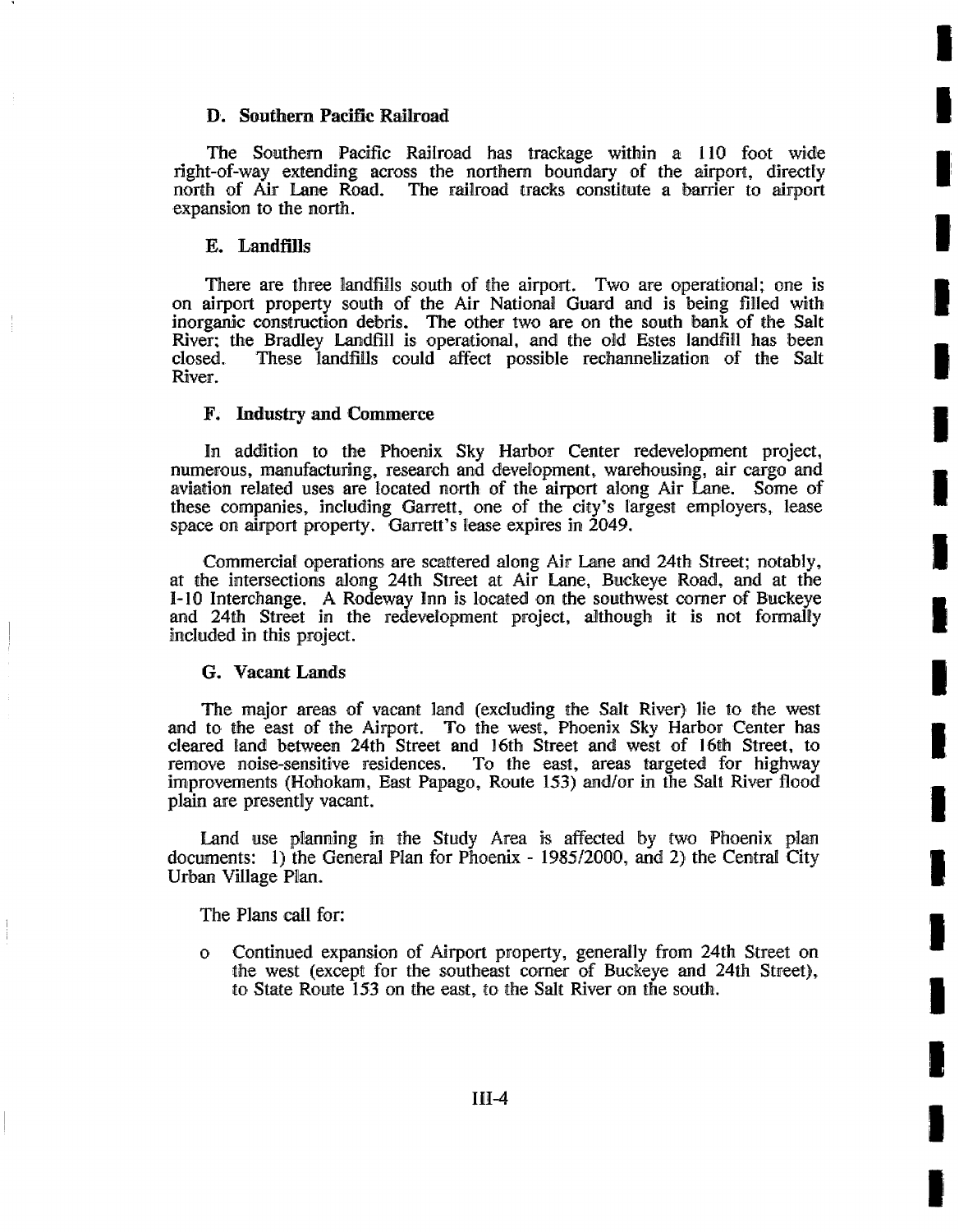- $\mathbf{o}$ Industrial development adjacent to the airport on the north and west sides.
- O Commercial development at the southwest comer of 24th and Buckeye Road.
- $\Omega$ Development of the Salt River and the area east of the airport between SR 153 and the Hohokam Expressway for parks/open space uses.
- O Development of a future/potential core area at 44th Street and Van Buren, the area of the Gateway Center development.

# 3. ZONING

**!** 

**!** 

**I** 

**I** 

**I** 

**I** 

**I** 

**i** 

**I** 

**!** 

**I** 

**I** 

**I** 

**I** 

**I** 

**I** 

**i** 

**I** 

While the General Plan provides a guide for future development of the City, the Zoning Ordinance is the legal tool for regulation of land use in accordance with the plan. The City of Phoenix Airport Zoning Ordinance regulates maximum allowable building heights to prevent development of structures which could impede air traffic.

The City of Phoenix Zoning Ordinance zones both the airport property as well as off-airport property. Most of the airport is zoned A Industrial (some with Special Permit Provisions). Other areas of the airport are zoned R-3 Other areas of the airport are zoned R-3 Residential or C-3 Commercial.

Most of the land surrounding the airport is also zoned A Industrial. Generally, land fronting on Van Buren Street is zoned C-3, as are parts of 24th Street. Pockets of residential zoning are located on the north and west, but Pockets of residential zoning are located on the north and west, but are slowly being absorbed into the industrial zoning.

# 4. OPPORTUNITIES AND CONSTRAINTS

From a community perspective, the following represent opportunities and constraints to the continued growth and expansion of the airport (see Figure III-1):

### **A. Relocation of 24th Street**

The Phoenix Sky Harbor Center Plan provides for the relocation of 24th Street to the west. This relocation will open up lands with direct access to the airport and suitable for uses such as rental car facilities, parking, food service facilities, etc.

Some existing uses such as the Rodeway Inn are not scheduled for purchase and redevelopment by Phoenix Sky Harbor Center. If these properties are included in Airport expansion plans, provisions will need to be worked out with Phoenix Sky Harbor Center.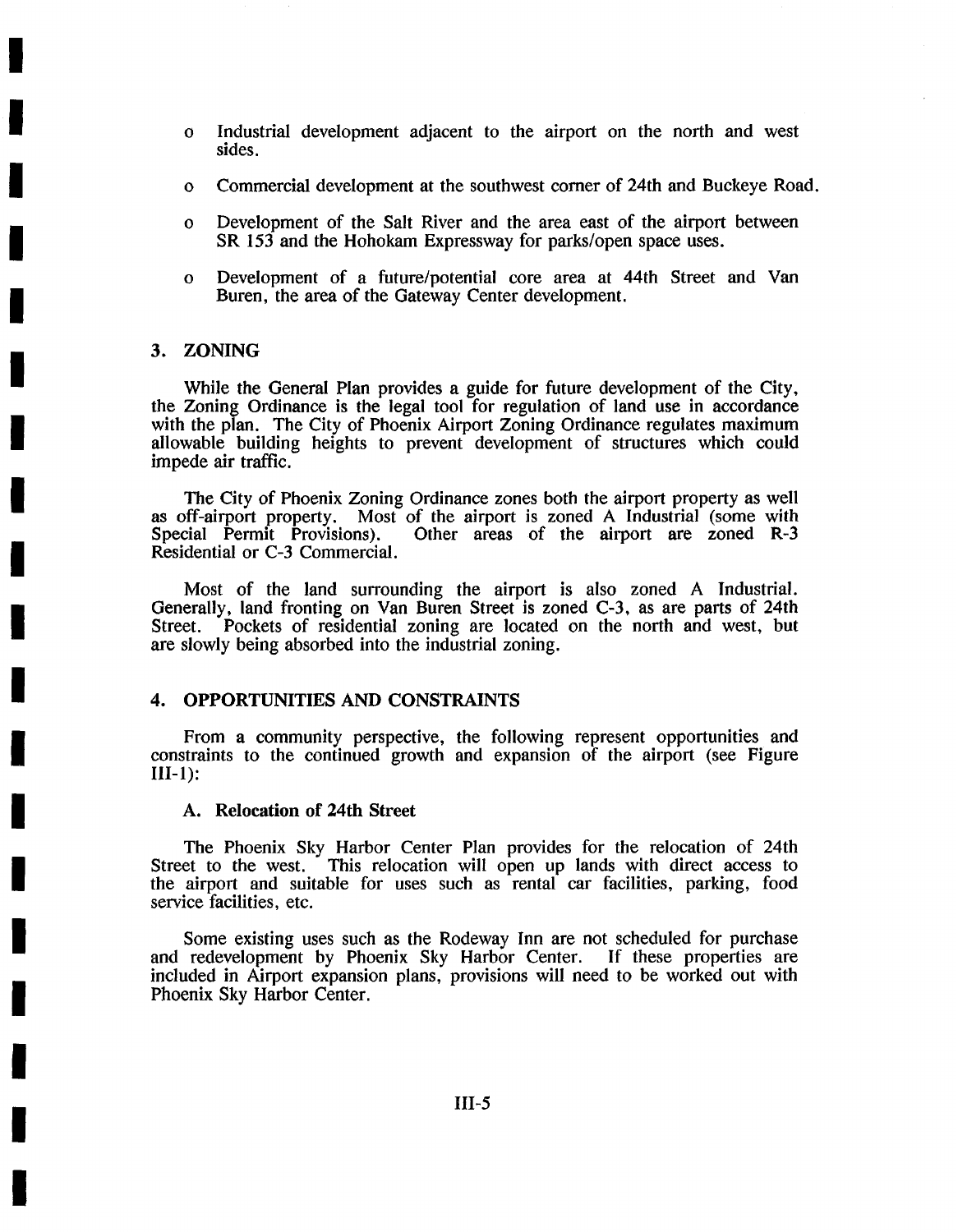# **B. Rdoeation of the Salt River**

The former 1983 Sky Harbor Master Plan called for rechannelization of the Salt River to the south to provide land for a new third runway. Depending on the direction or form that the channelization would take, land south of the river's bank would be affected. Currently those uses include an operational Currently those uses include an operational landfill, a retired landfill, a sand and gravel mining operation, a new high-profile industrial park sub-division and other various uses. These uses all complicate potential rechannelization and have major cost implications, potentially including the cost of removal of IandfiI1 materials.

**i** 

**i** 

**!** 

**!** 

**!** 

!,

**I** 

**!** 

!,

**!** 

**!** 

!,

**!** 

**I** 

**!** 

**i** 

**i** 

**I** 

**!** 

### **C. Use of the Salt River**

The City of Phoenix general plan and City of Tempe general plan designate the Salt River for parks and open space uses. The voters in Maricopa County recently defeated a proposition to establish a special district to convert the dry Salt River into a 27 mile long park system called the Rio Salado. A scaled-down version of the park is currently under consideration.

### **D. 'The Proposed Roadway System on the East**

Realignment of the Hohokam Expressway (S.R. 143) to the east, construction of State Route 153 south and extension of Sky Harbor Boulevard east to the East Papago Freeway, all will serve to define the opportunities for expansion available to Sky Harbor, as well as the opportunities for rechannelization of the Salt River. The farther east and the lower vertical profile this road system presents, the better it will be for the Airport.

Present plans for the roadway system show substantial areas of excess right-of-way that will be available to the Airport. These lands can be used for a variety of uses such as parking, storage, and similar uses. Suitable access to these parcels will be needed.

### E. The Southern Pacific Railroad

The railroad is a barrier to expansion to the north. However, the opportunity does exist to relocate Air Lane Road to follow the railroad in the east and open up an area for expansion of the Airport.

### **F. Pueblo Grande National Monument**

The monument constrains runway extension to the east for the airport. City park staff presently report that the monument is subject to noise and vibration from airport operations.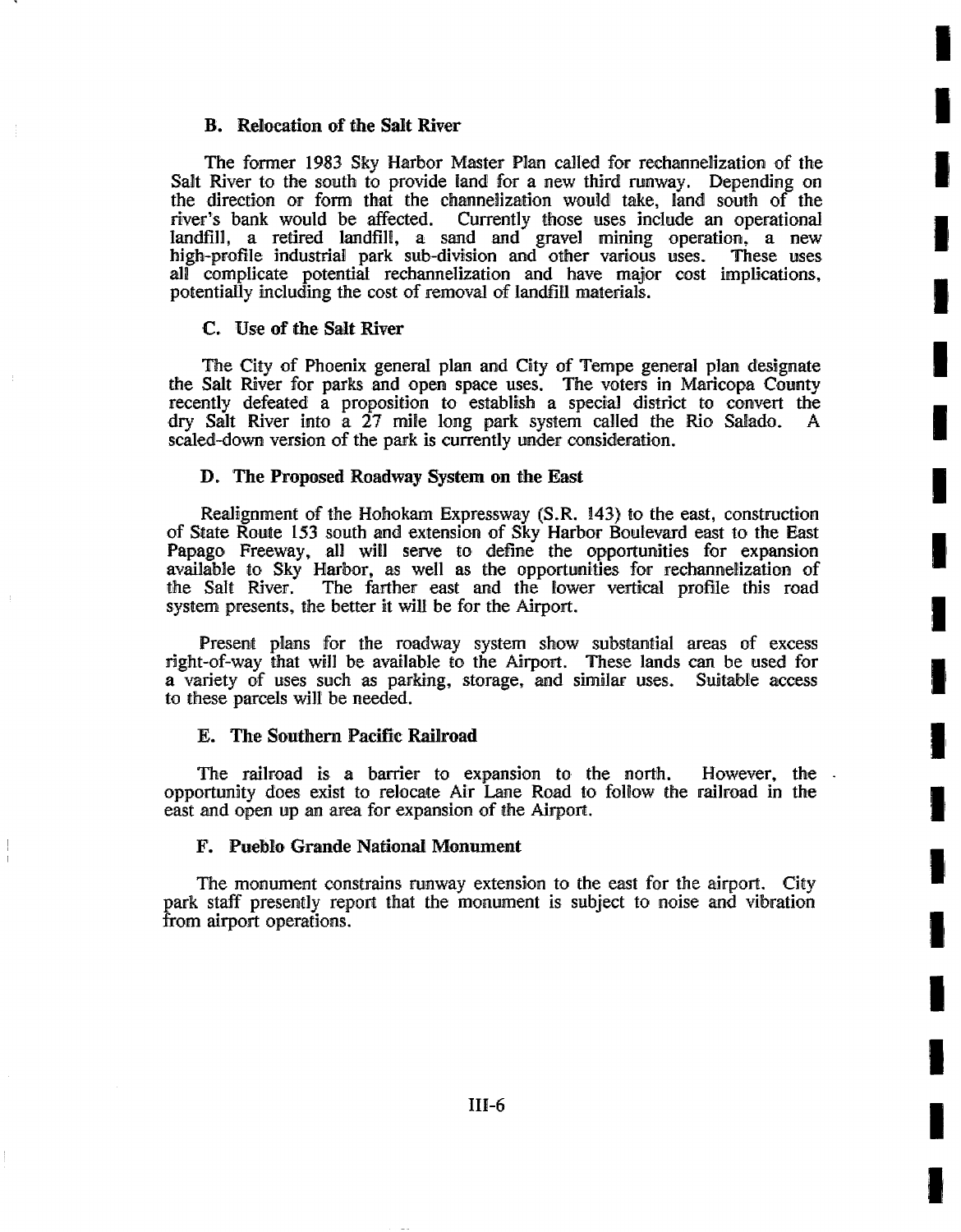

I

I

I

I

I

I

I

I